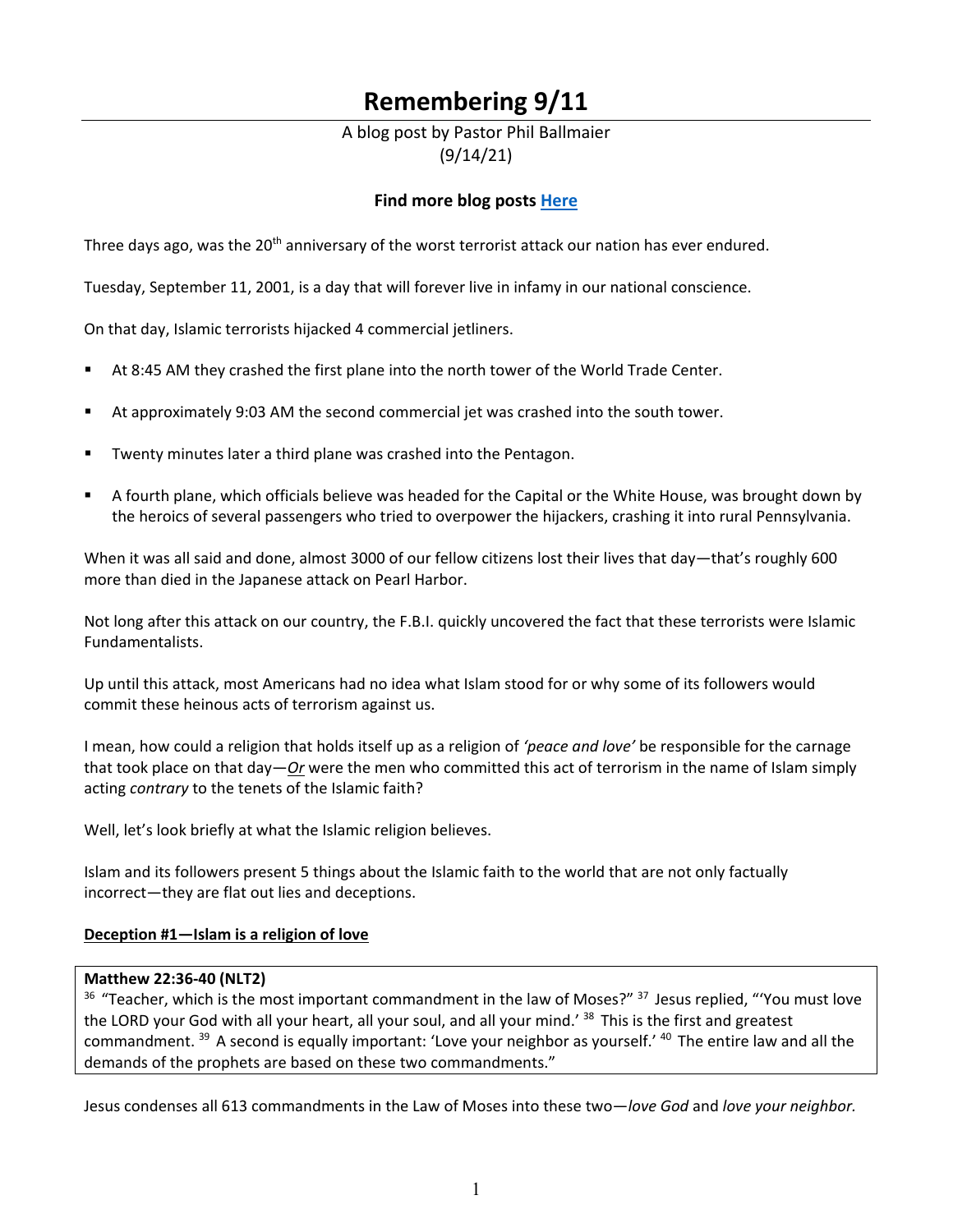Did you know that these two commandments are not in the Koran?

The word "love" appears 27 times in the Koran*—"Allah loves this," "Allah loves that…"*—but the commandment to love God and your neighbor (who Jesus defined as anyone who is in need)—is not found in the Koran.

Now most Muslims are loving people (because they have been made in the image of God who is love)—but what makes them so violent and hateful is their religion—a religion containing doctrines of demons called *Islam.* This is not to say that all Muslims are violent hateful people that believe in or agree with all the teachings of Islam—but as someone has said, *"Not all Muslims are terrorists, but pretty much all terrorists are Muslim."*

Islam is *not* a religion of love—Muslims are taught only to love other Muslims (and then only those belonging to *their* sect of Islam) but to hate all infidels—those who refuse to convert to Islam.

### **Deception #2—Islam is a religion of peace**

The word **'Islam'** doesn't mean '*love'* or '*peace'* as some believe—it means 'submission'.

Under Islamic law the whole world must be 'Islamized'—in other words, brought into submission to Islam before the world can have true peace.

The Islamic religion divides the world into two groups: *Dara al-Islam* and *Dara al-Harb*.

The Dara al-Islam is the house of Islam containing all true Muslims (also known as 'the house of peace')—anyone who is not a Muslim belongs to Dara al-Harb (house of war).

The Dara al-Islam cannot have peace on earth until the Dara al-Harb is destroyed.

It's not until all Jews, Christians and pagans are gone and the whole world is Islamized that there can be peace on earth—this is a cardinal doctrine of the Islamic religion.

Islam is a warrior religion committed to converting the world to Islam—or killing those who refuse. In the Islamic faith no matter what has to be done to achieve this goal and win this cause of converting the world to Islam—is acceptable.

Even if it means killing innocent women and children—it's all acceptable because the end justifies the means for Muslim fundamentalists. So, Islam is a brutal, barbaric warrior faith—not a religion of peace.

#### **Deception #3—Allah is just another name for the God of Abraham, Isaac, and Jacob**

Do you know that many Christian leaders, including some of the popes, say that the god of the Muslims is the same God that Jews and Christians worship?—that is absolutely false!

#### Who is Allah?

To understand Allah, you have to understand Mohammed. Mohammed the prophet of Islam was born in 570 A.D. in the city of Mecca in Arabia. He was a 26 year old camel driver when he first heard a voice that he later considered to be a revelation.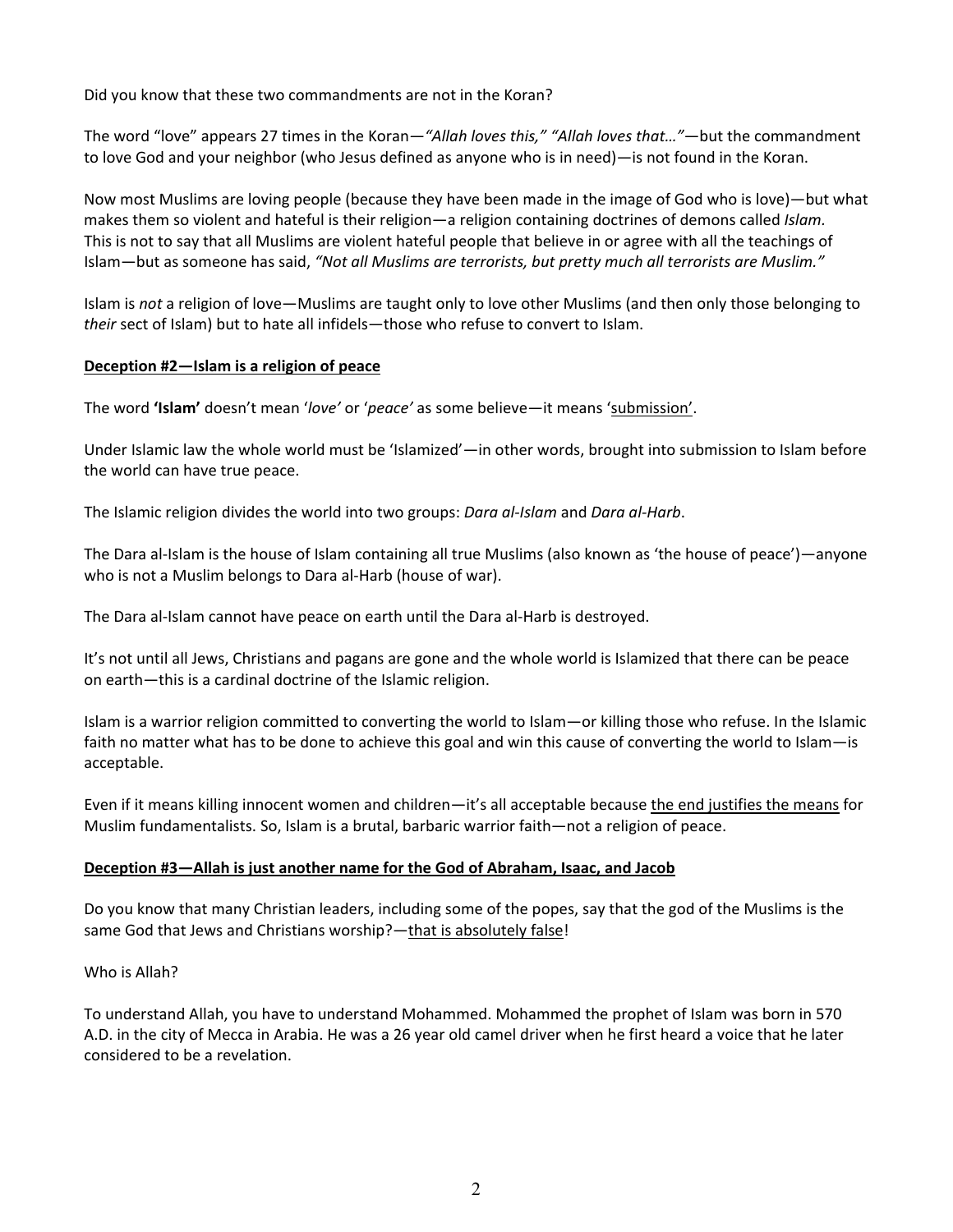At first, even Mohammed himself didn't know if he was hearing from God or the *jinns* (evil spirits—genies). In time, with the help of his wife, he came to believe that he was a prophet of God—and so did the pagan people of Mecca and Medina who came to embrace him as a prophet from God.

These people worshipped a pantheon of gods—360 gods, one for every day of the year.

## When Mohammed became their 'prophet' he basically said to them:

*"This is old stuff, the Jews and the Christians are right, they're monotheists and we must create for ourselves a monotheistic god as well. And what we'll do is take the greatest of all the 360 gods we worship—'Ella he' (moon god represented by the crescent moon) and we will make Ella he our Allah."* 

*"Allah"* is simply the generic name for God in Arabic. This is where Allah came from—the pagan moon god who was worshipped as a war god, a sword god.

Many people don't know that—**they believe that Allah is just another name for the God of the Bible—***which is absolutely false***.**

### **Deception #4—Muslims believe in Jesus Christ just like Christians.**

Does Islam believe in Jesus Christ? Yes, but beware of counterfeits—their 'Jesus' is not our Jesus.

The Jesus Christ that is coming back someday, according to Islamic teaching—is going to be a Muslim!

In 1994, Yasser Arafat was in Bethlehem in the Church of the Nativity, and he got up and made a speech and said, *"Jesus Christ was the first Palestinian Muslim revolutionary."*

## **Did he make that up?** *No, it comes from Islamic faith teachings.*

According to the *Hadith* (Islamic written tradition), Jesus Christ will come back to the earth the second time and kill the Antichrist in battle (who is a Jew according to Islam).

He will then go up to Jerusalem and pray on the Temple Mount with 400,000 Muslim believers. Then this *'Jesus'*, will lead these Muslims, to destroy all the crosses and churches of the Christians and all the synagogues of the Jews.

On that day all the *"People of the Book"* (Jews and Christians) will be put to death with the sword by Jesus Christ the Muslim —who is the 'enforcer' of Mohammed.

# **Is that your Jesus?** *That's not my Jesus!*

### **Deception #5—The Koran is the Word of God**

Muslims believe that the Koran is the word of Allah to Mohammed and that it was revealed all at one time—it was never changed or been amended or even touched by human hands—it is an absolutely divine and pristine revelation.

 $\triangleright$  Yet that is nothing more than Islamic folklore and tradition not rooted in fact.

The Koran has been revised and changed many times.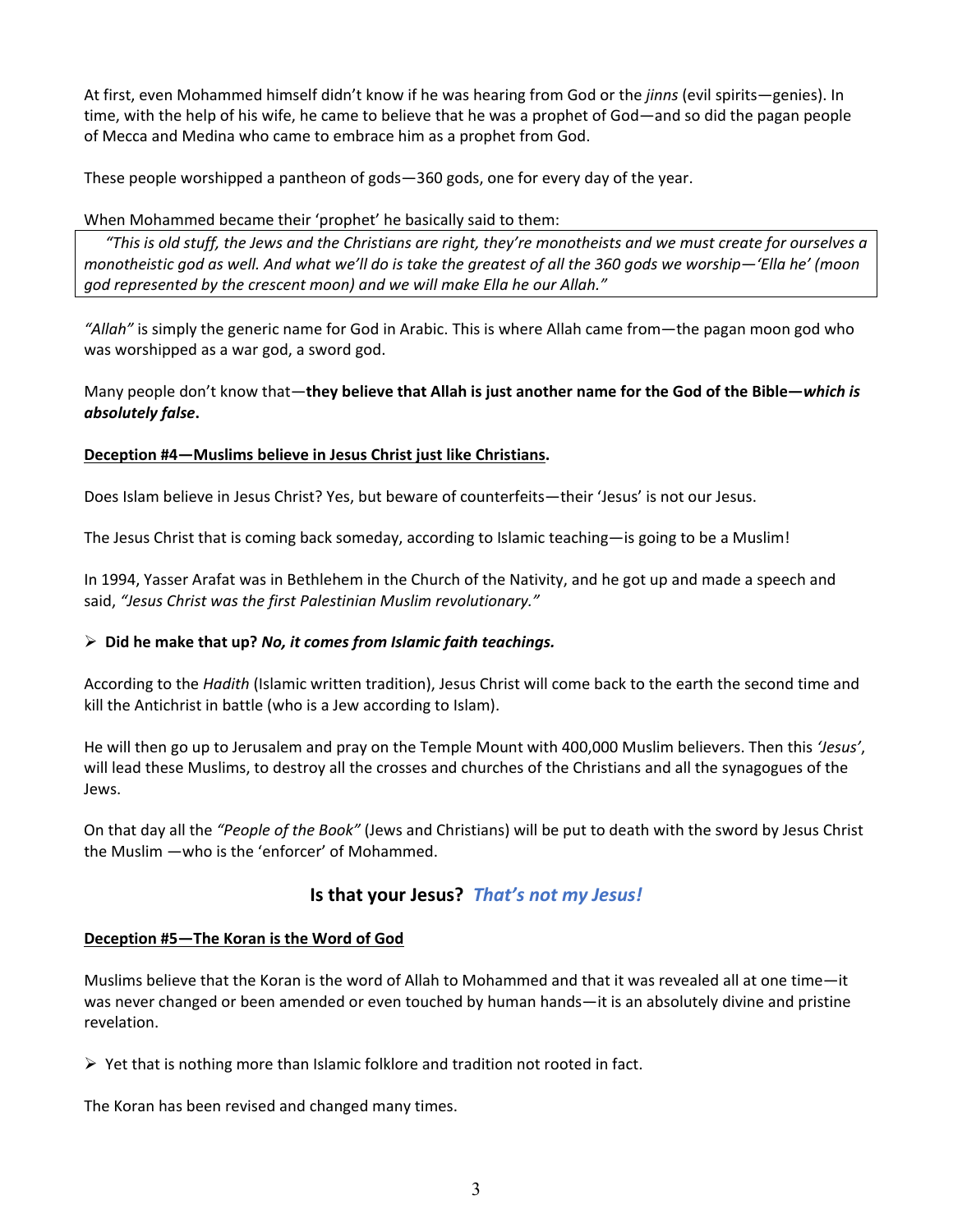There was a group of scholars from Saarbrucken University in Germany. They went to Yemen and in Yemen they found a genizah (repository) of ancient parchments, which contained passages that had been deleted from the Koran.

A hundred thousand parchments, which they couldn't take out of Yemen—so they photocopied them (you can read about this in the Atlantic Monthly, January 1999 issue).

Here are a few of the things they had to say about the teachings found in the Koran:

- *The Koran hopelessly contradicts itself, practically every verse abrogates a previous verse.*
- *Allah created everything "in a twinkling of an eye," "in two days," "in four days," "in six days."*
- *"A day equals a thousand years," also "fifty-thousand years."*
- *"Jesus is not the Son of God— yet He is…"*
- *The Koran blesses the Jews and the Christians on one page and then curses them on the next, then it blesses them and then it curses them, and on and on it goes.*
- *There are scientific errors in the Koran—even Arabian legends are recounted as actual happenings.*
- *The Koran contains much superstition and occultism—especially its references to jinn's (genies).*
- *It contains immoral teachings such as—"a man may have up to four wives and as many concubines (sexual partners) as he chooses."*
- *Further the Koran teaches that men are superior to women and that Muslim husbands are free to beat their disobedient wives.*

Such are the teachings—the doctrines of demons that make up the Islamic faith!

What can we, as Americans, take away from what happened on our soil twenty years ago on September  $11^{th}$ , 2001?

In our Calvary magazine that month which was devoted to covering the aftermath of 9-11 it reported that:  *"Pastor Skip (Heitzig) toured the site of Ground Zero, escorted by Mike Finizio, senior pastor of Harvest Christian Fellowship of New York. Skip was struck by the totality of the destruction. A somber mood pervaded the site. Suddenly, a fireman pointed to a perfectly formed cross, created by metal support beams violently ripped apart in the destruction of the towers. 'It's a sign!' the firefighter said adamantly...I looked up and there it was!'"*

Many would read that and say, *"Superstitious nonsense!"—*but I believe he was right—I think God was speaking to us on 9-11.

One of the things He was trying to communicate to us is that—in America we have so much wealth and material blessings (the Twin Towers being a symbol of our financial prosperity)—but unfortunately, we are very poor eternally speaking.

Many are building a kingdom for themselves by laying up treasures on the earth—but are not *"rich toward God."*  (Luke 12:21)